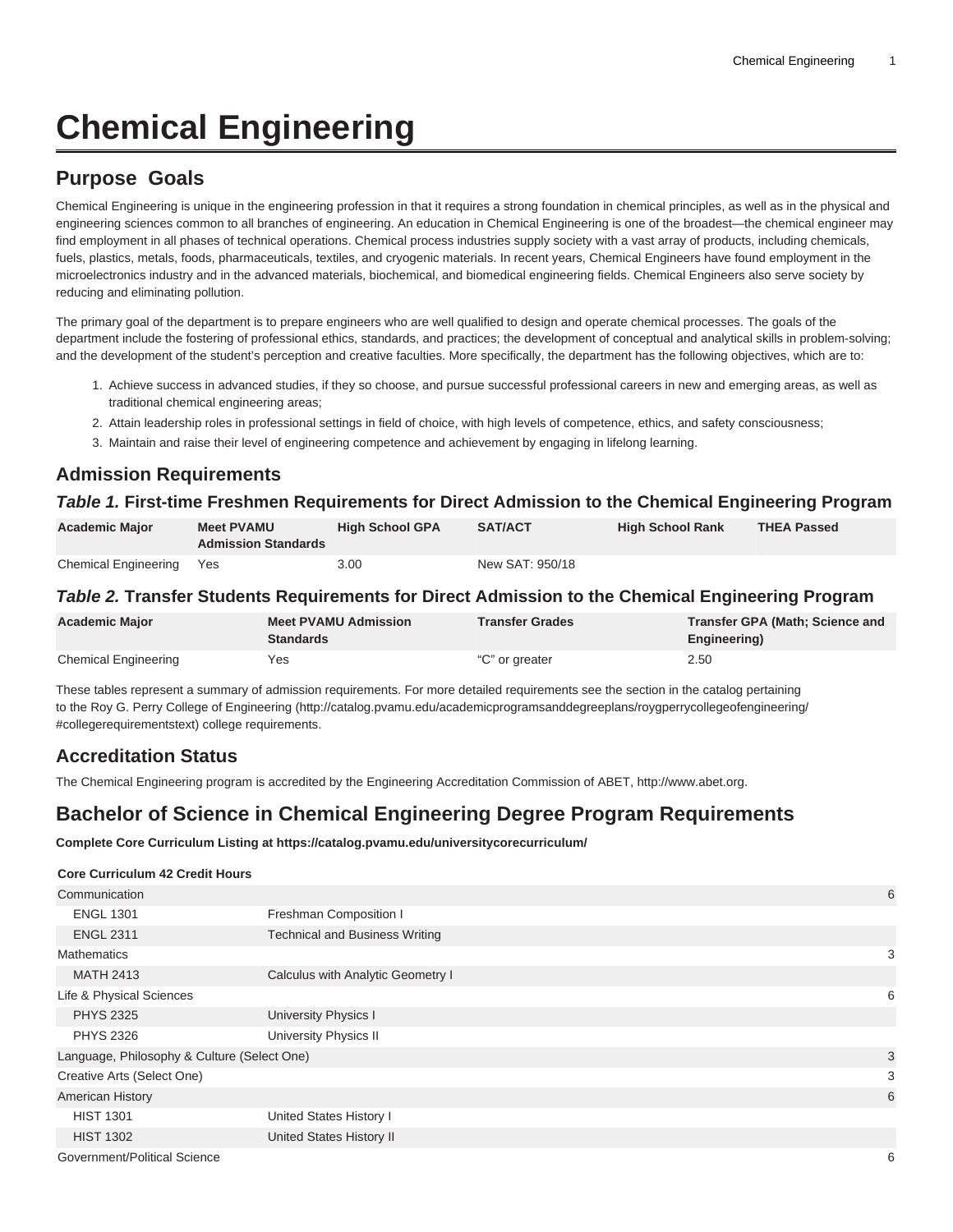| <b>POSC 2305</b>                         | American Government                                                 |                |
|------------------------------------------|---------------------------------------------------------------------|----------------|
| <b>POSC 2306</b>                         | <b>Texas Government</b>                                             |                |
| Social & Behavioral Sciences             |                                                                     | 3              |
| <b>CHEG 2308</b>                         | Eco Anal Technical Application                                      |                |
| Component Area Option One                |                                                                     | 3              |
| <b>CVEG 2304</b>                         | Global Development Issues                                           |                |
| Component Area Option Two                |                                                                     | 3              |
| <b>COMM 1311</b>                         | Introduction to Speech Communication                                |                |
| <b>College Requirements</b> <sup>1</sup> |                                                                     |                |
| <b>CHEG 1101</b>                         | Intro Engr, Comp Sci & Tech                                         | $\mathbf{1}$   |
| <b>CHEG 1102</b>                         | Intro CHEG Lab                                                      | $\mathbf{1}$   |
| <b>CHEG 2334</b>                         | <b>Chemical Engineering Thermodynamics I</b>                        | 3              |
| <b>CHEG 4247</b>                         | Senior Design and Professionalism -I                                | $\overline{c}$ |
| <b>CHEG 4248</b>                         | Senior Design and Professionalism - II                              | $\overline{c}$ |
| <b>CHEM 1112</b>                         | General Chemistry Lab II                                            | $\mathbf{1}$   |
| <b>CHEM 1403</b>                         | <b>Chemistry for Engineers</b>                                      | 4              |
| OR.                                      |                                                                     |                |
| <b>CHEM 1303</b><br>& CHEM 1304          | General Inorganic Chemistry I<br>and General Inorganic Chemistry II |                |
| <b>CVEG 2400</b>                         | <b>Statics and Dynamics</b>                                         | 4              |
| <b>ELEG 2315</b>                         | Introduction to Electrical Engineering                              | 3              |
| <b>MATH 2320</b>                         | <b>Differential Equations</b>                                       | 3              |
| <b>MATH 2413</b>                         | Calculus with Analytic Geometry I                                   | 1              |
| <b>MATH 2414</b>                         | Calculus with Analytic Geometry II                                  | $\overline{4}$ |
| <b>MATH 3302</b>                         | <b>Probability and Statistics</b>                                   | 3              |
| <b>MATH 4317</b>                         | <b>Advanced Math for Engineers</b>                                  | 3              |
| <b>PHYS 2125</b>                         | University Physics Lab I                                            | 1              |
| <b>PHYS 2126</b>                         | University Physics Lab II                                           | $\mathbf{1}$   |
| <b>Major Requirements</b>                |                                                                     |                |
| <b>CHEG 1202</b>                         | Introduction to Computations in CHEG                                | 2              |
| <b>CHEG 2301</b>                         | <b>Materials Science</b>                                            | 3              |
| <b>CHEG 2333</b>                         | Material and Energy Balances                                        | 3              |
| CHEG 3101                                | Chemical Engineering Laboratory I                                   | 1              |
| <b>CHEG 3301</b>                         | Heat, Mass, and Momentum Transport                                  | 3              |
| CHEG 3302                                | Unit Operations                                                     | 3              |
| <b>CHEG 3304</b>                         | <b>Chemical Engineering Thermodynamics II</b>                       | 3              |
| <b>CHEG 3305</b>                         | <b>Equilibrium Stage Separation Processes</b>                       | 3              |
| <b>CHEG 3306</b>                         | Chemical Reaction Kinetics and Reactor Design                       | 3              |
| <b>CHEG 4101</b>                         | Chemical Engineering Laboratory II                                  | 1              |
| <b>CHEG 4104</b>                         | Chemical Engineering Laboratory III                                 | $\mathbf{1}$   |
| <b>CHEG 4303</b>                         | Process Dynamics and Control                                        | 3              |
| <b>CHEG 4304</b>                         | Chemical Process Design and Analysis                                | 3              |
| <b>Support Area Requirements</b>         |                                                                     |                |
| <b>CHEM 2303</b>                         | General Organic Chemistry I                                         | 3              |
| <b>CHEM 2304</b>                         | General Organic Chemistry II                                        | 3              |
| <b>CHEM 3341</b>                         | <b>Physical Chemistry</b>                                           | 3              |
| <b>Electives</b>                         |                                                                     | 11             |
| <b>Total Hours</b>                       |                                                                     | 131            |
| <b>Chemistry Electives</b>               |                                                                     |                |

| <b>CHEM 3342</b><br><b>Physical Chemistry</b> |  |
|-----------------------------------------------|--|
|                                               |  |
| <b>CHEM 4302</b><br><b>Forensic Chemistry</b> |  |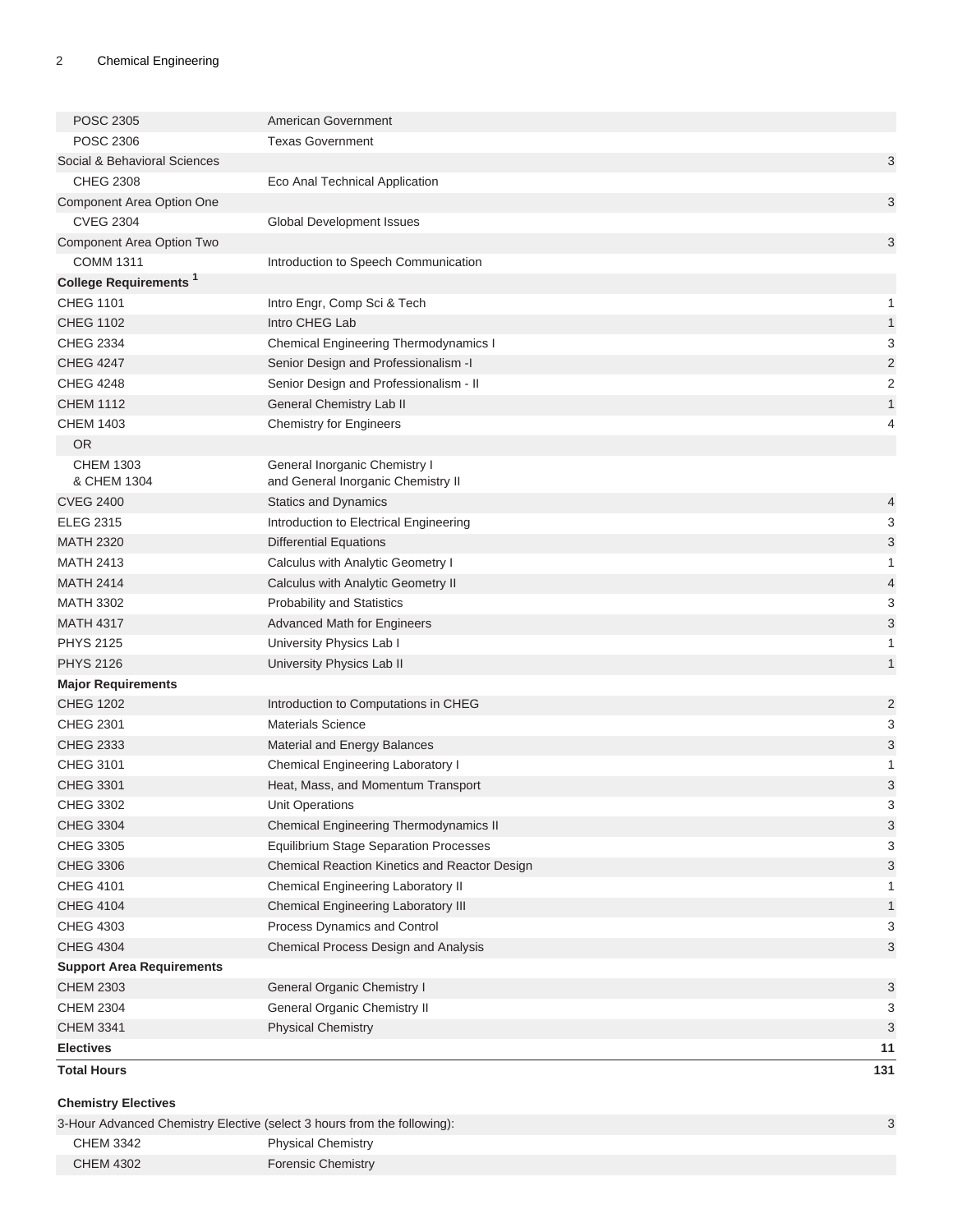| <b>CHEM 4303</b>                                           | Biochemistry                                    |                |
|------------------------------------------------------------|-------------------------------------------------|----------------|
| <b>CHEM 4305</b>                                           | Instrumental Analysis                           |                |
| <b>CHEM 4306</b>                                           | <b>Inorganic Chemistry</b>                      |                |
| Or Another Course Approved by the Department               |                                                 |                |
| 2-Hour Chemistry Lab Elective (select from the following): |                                                 | $\overline{2}$ |
| <b>CHEG 2215</b>                                           | <b>Biochemical Engineering Fundamentals Lab</b> |                |
| <b>CHEM 2201</b>                                           | <b>Quantitative Analysis</b>                    |                |
| <b>CHEM 2203</b>                                           | Organic Chemistry Lab I                         |                |
| <b>CHEM 2204</b>                                           | Organic Chemistry Lab II                        |                |
| <b>CHEM 2211</b>                                           | Quantitative Analysis Lab                       |                |
| <b>CHEM 3242</b>                                           | Physical Chemistry Lab                          |                |
| <b>CHEM 3243</b>                                           | <b>Physical Chemistry Lab</b>                   |                |
| <b>CHEM 4203</b>                                           | Forensic Chemistry Lab                          |                |
| <b>CHEM 4204</b>                                           | <b>Biochemistry Laboratory</b>                  |                |
| <b>CHEM 4205</b>                                           | Instrumental Analysis Lab                       |                |
| Technical Electives <sup>2</sup>                           |                                                 | 6              |
| <b>CHEG 3311</b>                                           | Introduction to Energy Systems                  |                |
| <b>CHEG 3312</b>                                           | Petroleum Engineering Fundamentals              |                |
| <b>CHEG 3315</b>                                           | Introduction to Biotechnology                   |                |
| <b>CHEG 4310</b>                                           | Special Topics in Chemical Engineering          |                |
| <b>CHEG 4312</b>                                           | Process Safety Engineering Fundamentals         |                |
| <b>CHEG 4313</b>                                           | Process Modeling and Simulation                 |                |
| <b>CHEG 4315</b>                                           | Bioengineering                                  |                |
| <b>CHEG 4318</b>                                           | Design of Process Engineering Systems           |                |
| <b>CHEG 4321</b>                                           | <b>Nuclear Science Fundamentals</b>             |                |
| <b>CHEG 4322</b>                                           | Nuclear Forensic Analysis                       |                |
| <b>MCEG 4309</b>                                           | Finite Element Analysis and Design              |                |
| <b>ELEG 3303</b>                                           | Physical Principles of Solid State Devices      |                |
| <b>Total Hours</b>                                         |                                                 | 11             |
| <b>Bioengineering Concentration</b> <sup>3</sup>           |                                                 |                |
| <b>CHEM 4303</b>                                           | Biochemistry                                    | 3              |

| <b>Total Hours</b>         |                                        | 11             |
|----------------------------|----------------------------------------|----------------|
| <b>CHEG 4310</b>           | Special Topics in Chemical Engineering |                |
| <b>CHEG 4315</b>           | Bioengineering                         |                |
| <b>CHEG 3315</b>           | Introduction to Biotechnology          |                |
| <b>Technical Electives</b> |                                        | 6              |
| <b>CHEM 4204</b>           | <b>Biochemistry Laboratory</b>         | $\overline{2}$ |
| <b>CHEM 4303</b>           | Biochemistry                           | 3              |

- 1 Students must see their advisor to discuss prerequisites to major course requirements.
- 2 Technical electives must be 3000 level or higher. All 6 hours must be in engineering. Internship and co-op courses are not suitable as technical electives.
- 3 All students in the Bioengineering concentration must complete a project that is Bioengineering related.

### **Technical Electives through Five-Year BS/MS Degree Plan Option**

Students may, upon approval to the Five-Year BS/MS Degree Plan Option (see Roy G. Perry College of Engineering Other Programs section), apply up to six semester credit hours of graduate courses toward technical electives requirements.

## **Eligibility to Take Upper Division College Courses**

The Roy G. Perry College of Engineering requires an eligibility standard for the students to take upper-division college courses. Students must have completed or be currently enrolled in all lower division (1000 and 2000 level) courses in English, Mathematics, Science, and Engineering to be eligible to enroll in upper-division (3000 or 4000 levels) courses in the Roy G. Perry College of Engineering. Students in the Chemical Engineering Program must complete a prescribed list of courses in the following with a minimum Grade Point Average (GPA) of 2.5 to be eligible to enroll in upper-division (3000 or 4000 levels) courses in the College. Students transferring to the Roy G. Perry College of Engineering with 60 or more semester hours from another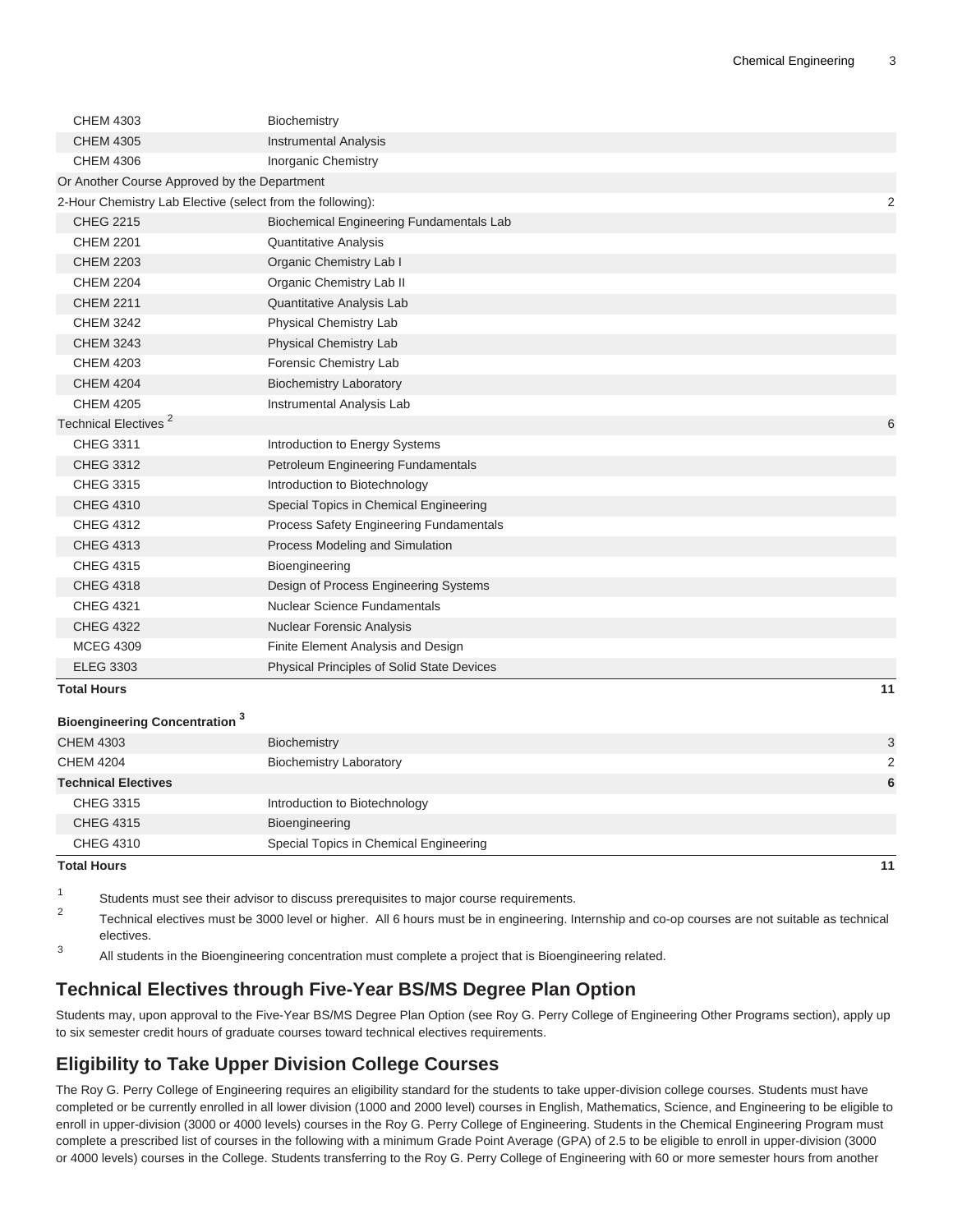#### 4 Chemical Engineering

institution will be allowed a period of one semester to comply. The following is a list of courses that must be completed prior to enrolling in upper-division courses.

| <b>ENGL 2311</b> | <b>Technical and Business Writing</b> | 3              |
|------------------|---------------------------------------|----------------|
| <b>CHEM 1112</b> | General Chemistry Lab II              | 1              |
| <b>CHEM 1403</b> | <b>Chemistry for Engineers</b>        | 4              |
| <b>MATH 2413</b> | Calculus with Analytic Geometry I     | $\overline{4}$ |
| MATH 2414        | Calculus with Analytic Geometry II    | 4              |
| <b>PHYS 2125</b> | University Physics Lab I              | 1              |
| <b>PHYS 2325</b> | University Physics I                  | 3              |
| <b>CHEG 1202</b> | Introduction to Computations in CHEG  | 2              |
| <b>CHEG 1101</b> | Intro Engr, Comp Sci & Tech           |                |
| <b>CHEG 1102</b> | Intro CHEG Lab                        |                |

### **Chemical Engineering as a Minor Field**

### **Requirements for Chemical Engineering as a Minor Field**

Students must complete 30 semester credit hours as listed below to satisfy the requirements for a minor in the discipline of chemical engineering.

| <b>Total Hours</b> |                                                     | 30 |
|--------------------|-----------------------------------------------------|----|
|                    | Technical Elective (Any CHEG 3000 or 4000 level)    | 3  |
| <b>CHEG 4304</b>   | Chemical Process Design and Analysis                | 3  |
| <b>CHEG 3306</b>   | Chemical Reaction Kinetics and Reactor Design       | 3  |
| <b>CHEG 3304</b>   | Chemical Engineering Thermodynamics II <sup>1</sup> | 3  |
| <b>CHEG 3305</b>   | Equilibrium Stage Separation Processes              | 3  |
| <b>CHEG 3302</b>   | <b>Unit Operations</b>                              | 3  |
| <b>CHEG 2334</b>   | Chemical Engineering Thermodynamics I               | 3  |
| <b>CHEG 2333</b>   | Material and Energy Balances                        | 3  |
| <b>CHEG 3301</b>   | Heat, Mass, and Momentum Transport <sup>1</sup>     | 3  |
| <b>CHEG 2301</b>   | <b>Materials Science</b>                            | 3  |
|                    |                                                     |    |

1 Indicates course requirements not eligible to be met with courses used to meet major requirements.

### **Professional and Honor Societies**

Student organizations play an important role in helping students to adjust to the responsibilities of their profession and in recognizing high academic achievement. Students are encouraged to become active members of the organizations sponsored by the department. The department sponsors the following organizations:

American Institute of Chemical Engineers (A.I.Ch.E.) - Student Chapter. This chapter is a part of the national American Institute of Chemical Engineers organization, which is the premier professional society for chemical engineers nationwide. AIChE is the life-long home of chemical engineers nationwide. The student chapter promotes professionalism, professional development, and service to society.

Iota Beta Chapter of Omega Chi Epsilon. This is a chapter of the National Honorary Society Omega Chi Epsilon. The objectives of this organization are to promote and recognize chemical engineering academic excellence, graduate research, professionalism, sociability, character, and leadership among the chemical engineering students.

American Chemical Society (A.C.S.) - Student Chapter. This chapter is a part of the national professional society for chemists and chemical engineers, and is sponsored in cooperation with the Department of Chemistry.

American Nuclear Society PV Chapter (ANS-PV) – Student Chapter. The objectives of this organization are to promote the diverse field of nuclear science and technology, increase awareness and understanding of its diverse application in modern engineering, and to introduce students to the emergent career opportunities in nuclear engineering nationally and internationally. The student chapter is supported by the nuclear engineering program within chemical engineering department. Membership is open to all who are motivated to be enlightened in the growing field of the nuclear science and technology.

Society of Petroleum Engineers (S.P.E.) - Student Chapter. This chapter is a part of the national Society of Petroleum Engineers organization. The SPE is an international technical/professional organization dedicated to the advancement of technology associated with oil and gas exploration, production,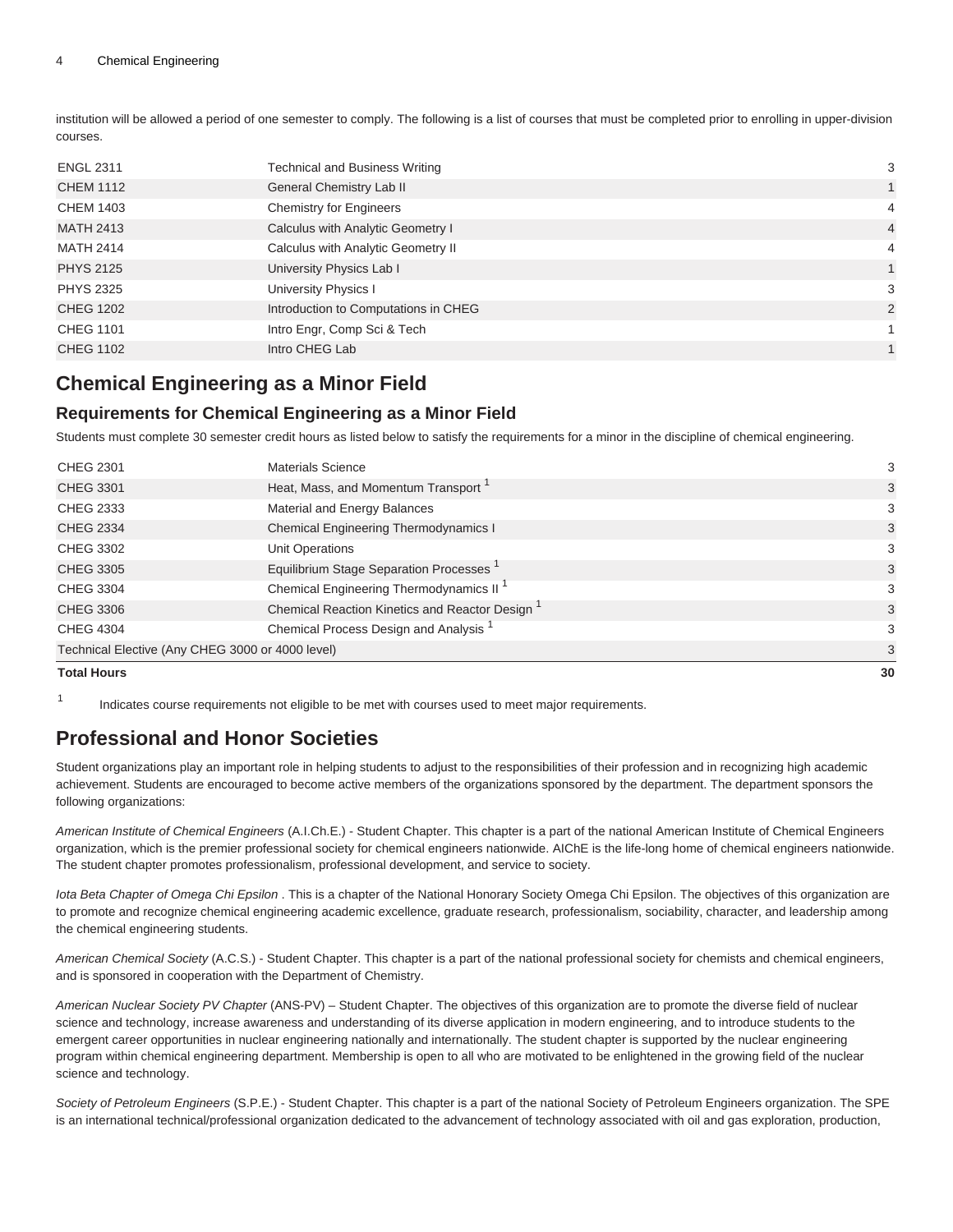refining, and processing. Student membership provides students the opportunity to meet practicing professionals and active members in the industry while still attending school.

National Organization of Black Chemists and Chemical Engineers (N.O.B.C.Ch.E) - Student Chapter. This chapter is part of the national NOBCChE organization. Its goals are to promote professionalism and advance technical careers for African Americans, with chemistry and chemical engineers as a particular focus. Membership is open to all who share these objectives. This chapter is co-sponsored with the Department of Chemistry.

Students of chemical engineering are also eligible for membership in the other professional and honor societies of the college and the university.

## **BSCHE Chemical Engineering**

Core:<https://catalog.pvamu.edu/universitycorecurriculum/>

| Freshman                                 |              |                                             |                                  |                                        |              |                |
|------------------------------------------|--------------|---------------------------------------------|----------------------------------|----------------------------------------|--------------|----------------|
| <b>Fall - Semester 1</b>                 | <b>Hours</b> | <b>Spring - Semester 2</b>                  | <b>Hours</b>                     | <b>Summer</b>                          | <b>Hours</b> |                |
| <b>Mathematics Core</b>                  |              | 4 MATH 2414                                 |                                  | 4 Government/Political<br>Science Core |              | 3              |
| <b>MATH 2413</b>                         |              | <b>CHEG 1202</b>                            |                                  | <b>POSC 2305</b><br>2                  |              |                |
| <b>CHEG 1101</b>                         |              | 1 CHEM 1403                                 |                                  | $\overline{4}$                         |              |                |
| <b>CHEG 1102</b>                         |              | 1 CHEM 1112                                 |                                  | $\mathbf{1}$                           |              |                |
| <b>COMM 1311</b>                         |              | 3 Life and Physical<br><b>Sciences Core</b> |                                  | 3                                      |              |                |
| Component Area Option<br><b>Two Core</b> |              | <b>PHYS 2325</b><br>3                       |                                  |                                        |              |                |
| <b>Communication Core</b>                |              | 3 PHYS 2125                                 |                                  | $\mathbf{1}$                           |              |                |
| <b>ENGL 1301</b>                         |              | <b>Communication Core</b>                   |                                  | 3                                      |              |                |
| American History Core                    |              | <b>ENGL 2311</b>                            |                                  |                                        |              |                |
| <b>HIST 1301</b>                         |              |                                             |                                  |                                        |              |                |
| <b>Total</b>                             |              | 15 Total                                    |                                  | 18 Total                               |              | 3              |
| <b>Total Hours: 36</b>                   |              |                                             |                                  |                                        |              |                |
| Sophomore                                |              |                                             |                                  |                                        |              |                |
| <b>Fall - Semester 1</b>                 |              | <b>Hours</b>                                | <b>Spring - Semester 2</b>       |                                        | <b>Hours</b> |                |
| <b>CHEG 2301</b>                         |              |                                             | 3 CHEM 2304                      |                                        |              | 3              |
| <b>CHEG 2333</b>                         |              |                                             | 3 Component Area Option One Core |                                        |              | 3              |
| <b>CHEM 2303</b>                         |              |                                             | <b>CVEG 2304</b><br>3            |                                        |              |                |
| Life and Physical Sciences Core          |              |                                             | 3 CHEG 2334                      |                                        |              | 3              |
| <b>PHYS 2326</b>                         |              |                                             | <b>ELEG 2315</b>                 |                                        |              | 3              |
| <b>PHYS 2126</b>                         |              |                                             | 1 CVEG 2400                      |                                        |              | $\overline{4}$ |
| <b>MATH 2320</b>                         |              |                                             | 3                                |                                        |              |                |
| <b>Total</b>                             |              |                                             | 16 Total                         |                                        |              | 16             |
| <b>Total Hours: 32</b>                   |              |                                             |                                  |                                        |              |                |
| Junior                                   |              |                                             |                                  |                                        |              |                |
| Fall - Semester 1                        |              | <b>Hours</b>                                | <b>Spring - Semester 2</b>       |                                        | <b>Hours</b> |                |
| <b>CHEM 3341</b>                         |              |                                             | 3 MATH 4317                      |                                        |              | 3              |
| <b>CHEG 3301</b>                         |              |                                             | 3 CHEG 3101                      |                                        |              | $\mathbf{1}$   |
| <b>CHEG 3302</b>                         |              |                                             | 3 CHEG 3305                      |                                        |              | 3              |
| <b>CHEG 3304</b>                         |              |                                             | 3 CHEG 3306                      |                                        |              | 3              |
| Social and Behavioral Science Core       |              |                                             | 3 Restricted Elective            |                                        |              | 3              |
| <b>CHEG 2308</b>                         |              |                                             | <b>Restricted Elective</b>       |                                        |              | $\overline{2}$ |
| <b>MATH 3302</b>                         |              |                                             | 3                                |                                        |              |                |
| <b>Total</b>                             |              |                                             | 18 Total                         |                                        |              | 15             |
| <b>Total Hours: 33</b>                   |              |                                             |                                  |                                        |              |                |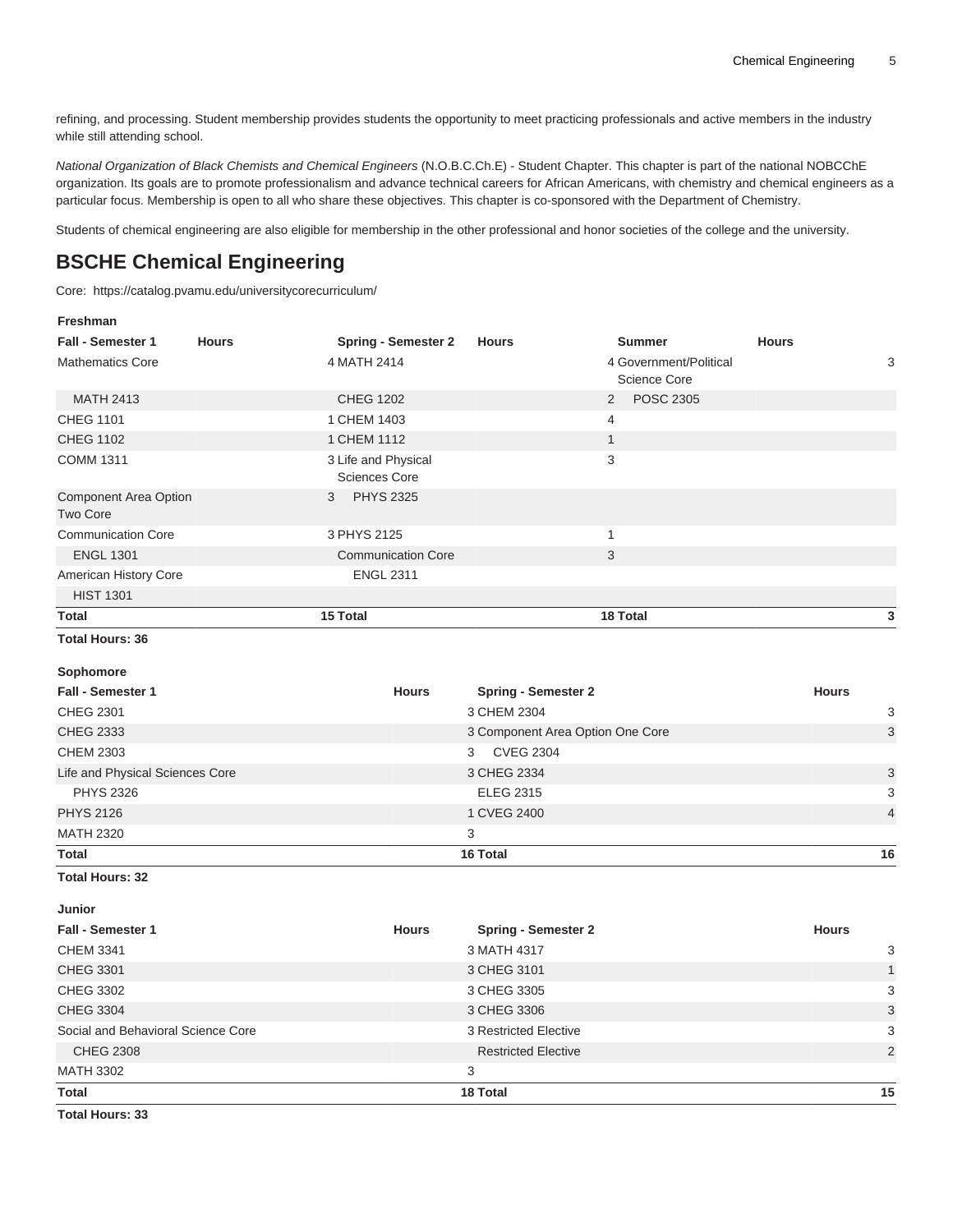#### **Senior**

| <b>Fall - Semester 1</b>   | <b>Hours</b> | <b>Spring - Semester 2</b>               | <b>Hours</b> |
|----------------------------|--------------|------------------------------------------|--------------|
| <b>CHEG 4101</b>           |              | 1 CHEG 4104                              |              |
| <b>CHEG 4303</b>           |              | 3 Restricted Elective                    | 3            |
| <b>CHEG 4304</b>           |              | 3 CHEG 4248                              | 2            |
| <b>CHEG 4247</b>           |              | 2 Language, Philosophy, and Culture Core | 3            |
| <b>Restricted Elective</b> |              | 3 Creative Arts Core                     | 3            |
| American History Core      |              | 3 Government/Political Science Core      | 3            |
| <b>HIST 1302</b>           |              | <b>POSC 2306</b>                         |              |
| Total                      |              | 15 Total                                 | 15           |

#### **Total Hours: 30**

Total Semester Credit Hours: 131

### **Marketable Skills**

Marketable skills, as defined by the [Texas Higher Education Coordinating Board's 60x30TX Plan](http://www.60x30tx.com/) [\(http://www.60x30tx.com/](http://www.60x30tx.com/)), include interpersonal, cognitive, and applied skill areas, are valued by employers, and can be either primary or complementary to a major. Marketable skills are acquired by students through education, including curricular, co-curricular, and extracurricular activities.

### **BSCHE Chemical Engineering**

#### **Degree Skills**

- 1. Strong interpersonal, oral, and written communication skills and the ability to communicate effectively with project team members
- 2. Strong analytical and problem-solving skills including the use of spreadsheets and computer simulation software in design
- 3. Maintain and raise their level of engineering competence and achievement by engaging in lifelong learning

#### **Concentration Skills**

- 1. Ability to collaborate and work effectively in a variety of teams, including multi-disciplinary teams
- 2. Attain leadership roles in professional settings with high levels of competence, ethics and safety consciousness
- 3. Successfully pursue advanced studies and/or professional careers in new and emerging areas, as well as traditional chemical engineering

#### **Courses**

#### **CHEG 1101 Intro Engr, Comp Sci & Tech: 1 semester hour.**

Introduction to basic engineering, computer science and technology concepts. Students will become aware of the various disciplines of engineering, computer science and technology, ethical and professional responsibilities in these fields, creativity and design. Co-requisites: [CHEG 1102,](/search/?P=CHEG%201102) [GNEG 1010.](/search/?P=GNEG%201010)

#### **CHEG 1102 Intro CHEG Lab: 1 semester hour.**

Introduction to the field of engineering, industries, careers, and the curriculum. Basic engineering terms, concepts, calculations problem solving skills, ethics, and computer applications.

Co-requisite: [CHEG 1101.](/search/?P=CHEG%201101)

#### **CHEG 1202 Introduction to Computations in CHEG: 2 semester hours.**

An introductory course of important chemical engineering concepts and computations. Students will learn how to classify problems based on their mathematical nature. Topics include basic introductory calculations involving material and energy balances, fluid flow phenomena, fundamental thermodynamics and kinetics, and introductory software and simulation tools such as Visual Basic and CHEMCAD. Prerequisites: [CHEG 1102](/search/?P=CHEG%201102) or CHEG 1021.

Co-requisite: [MATH 2413](/search/?P=MATH%202413).

#### **CHEG 2215 Biochemical Engineering Fundamentals Lab: 2 semester hours.**

This course consists of biochemical engineering laboratory experiments, with emphasis on biochemical reactors, mass transfer in bioreactors, microbial transformations and enzyme catalyzed reactions and their control. Measurement of maximum specific growth rate, saturation constants of substrates, kinetic constants of enzymes and characterization of immobilized enzymes will be carried out. Analysis oxygen absorption rates in shake-flasks in the study of control of respiration and fermentation in baker's yeast, kinetics of yeast growth, kinetics of free and immobilized enzyme reactions and operational decay constant and half-life of immobilized enzymes.

#### **CHEG 2301 Materials Science: 3 semester hours.**

Chemical bonding, atomic order and disorder, transport properties, single phase and multiphase materials, heat treatment, corrosion, and composites. Prerequisites: ([CHEM 1304](/search/?P=CHEM%201304) or CHEM 1043) or [\(CHEM 1403](/search/?P=CHEM%201403) or CHEM 1034).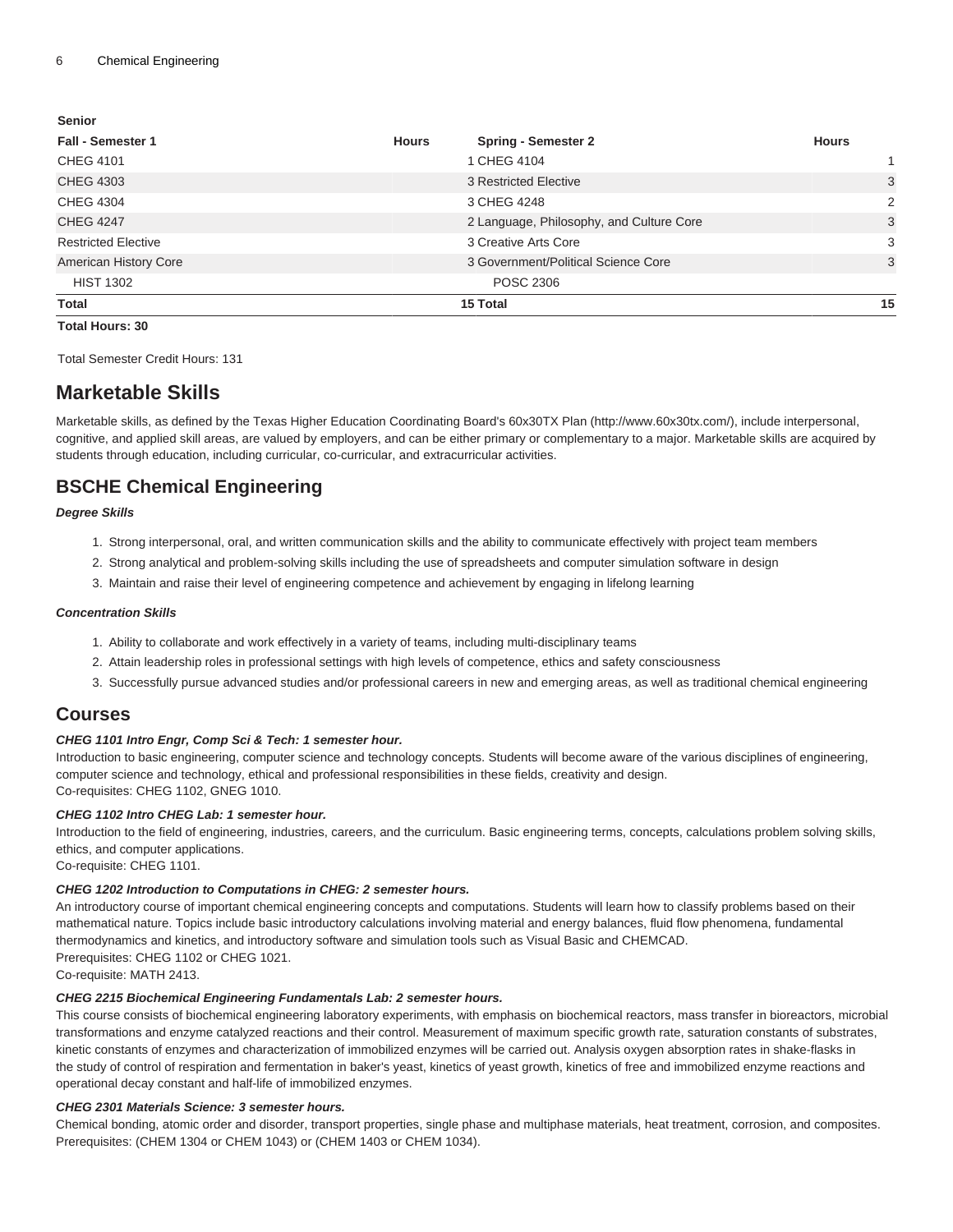#### **CHEG 2308 Eco Anal Technical Application: 3 semester hours.**

Fundamental concepts of economic principles. Evaluation of technical alternatives, economic significance of technical proposals; interest, description, analysis, and forecasting.

Prerequisites: [MATH 2413](/search/?P=MATH%202413) or MATH 1124.

#### **CHEG 2315 Introduction to Biochemical Engineering Fundamentals: 3 semester hours.**

This course introduce biology fundamentals and associated subjects required for engineers to understand and design multidisciplinary technology in the complementary areas of biological sciences and engineering. to accommodate those who do not have the biological background, the course covers basic biological principles and physiology. Subsequently, special emphasis is placed on applying engineering concepts to biological problems. Prerequisites: [CHEM 1304](/search/?P=CHEM%201304) or [CHEM 1403.](/search/?P=CHEM%201403)

#### **CHEG 2316 Ethical Engineering in a Global Society: 3 semester hours.**

An introductory view into how moral principles and standards are applied to the field of engineering. Students will learn how to navigate ethical problems. Topics include the responsibilities of an engineer, the code of conduct, ethical theories, ethics in the law, and case studies of engineering successes and failures.

Prerequisites: ([CHEG 1101](/search/?P=CHEG%201101) or CHEG 1011) or [\(CVEG 1101](/search/?P=CVEG%201101) or CVEG 1011) or [\(ELEG 1101](/search/?P=ELEG%201101) or ELEG 1011) or [\(MCEG 1101](/search/?P=MCEG%201101) or MCEG 1011).

#### **CHEG 2333 Material and Energy Balances: 3 semester hours.**

Application of laws of conservation of mass and energy to reacting and non-reacting, simple and complex chemical systems. Application of both element and species balances to multiple reaction systems. Application of the degrees-of-freedom analysis to single process units and multi-unit process flowsheets. Numerical solution techniques for the solution of balance equations.

Prerequisites: ([CHEM 1403](/search/?P=CHEM%201403) or CHEM 1034) and ([PHYS 2325](/search/?P=PHYS%202325) or PHYS 2513).

#### **CHEG 2334 Chemical Engineering Thermodynamics I: 3 semester hours.**

Introduction to chemical engineering calculations. PVT properties of fluids, equations of state. First and second laws of thermodynamics. Applications to heat effects and flow processes.

Prerequisites: [CHEG 2333](/search/?P=CHEG%202333) or CHEG 2053.

#### **CHEG 2615 Chemical Engineering Internship I: 6 semester hours.**

This course is an internship program of work experience with an approved engineering firm.

#### **CHEG 3101 Chemical Engineering Laboratory I: 1 semester hour.**

Quantitative experimental study of properties of fluids, fluid mechanics, metering, and heat transfer. Operation and evaluation of equipment, techniques of graphical and statistical data analysis. Study of elements and methods of scientific inquiry and investigation, experimental data analysis, modeling and simulation, and dissemination of scientific results, including: design of experiments, product and process design, model validation and verification, literature survey and review techniques, and effective technical reporting modes. Strong emphasis is placed on safety.

Prerequisites: [PHYS 2125](/search/?P=PHYS%202125) or PHYS 2511 and ([PHYS 2126](/search/?P=PHYS%202126) or PHYS 2521) and [\(CHEM 1112](/search/?P=CHEM%201112) or CHEM 1021) and ([COMM 1311](/search/?P=COMM%201311) or COMM 1003) and ([ENGL 1302](/search/?P=ENGL%201302) or ENGL 1133 or ENGL 1143 or [ENGL 2311\)](/search/?P=ENGL%202311).

Co-requisites: [CHEG 3301,](/search/?P=CHEG%203301) [CHEG 3304](/search/?P=CHEG%203304), [MATH 3302](/search/?P=MATH%203302).

#### **CHEG 3301 Heat, Mass, and Momentum Transport: 3 semester hours.**

Macroscopic and differential balances for heat, mass, and momentum. Energy balances and mechanical energy balances. Ideal Newtonian and non-Newtonian fluid behavior. Comparison of the transport processes in laminar and turbulent flow. Dimensional analysis. Prerequisites: ([CHEG 2334](/search/?P=CHEG%202334) or CHEG 2043) and ([MATH 2320](/search/?P=MATH%202320) or MATH 2043).

#### **CHEG 3302 Unit Operations: 3 semester hours.**

Application of transport theory to the design of equipment for the pumping and transfer of fluids through pipes, heat exchange, interphase transfer of heat and mass for the separation and purification of process streams.

Prerequisites: [CHEG 2333](/search/?P=CHEG%202333) or (CHEG 2053 or CHEG 2305).

#### **CHEG 3304 Chemical Engineering Thermodynamics II: 3 semester hours.**

Properties of ideal and non-ideal binary and multi-component mixtures. Study of phase equilibria for single- and multi-component systems based on methods of corresponding states, equation of states and activity coefficient. Chemical equilibria applied to both homogeneous and heterogeneous systems.

Prerequisites: (CHEG 2043 or [CHEG 2334\)](/search/?P=CHEG%202334).

#### **CHEG 3305 Equilibrium Stage Separation Processes: 3 semester hours.**

Applications of heat and mass balances and phase equilibria to the design of staged separation processes. Use of graphical methods such as McCabe Thiele and Ponchon Savarit for the treatment of binary systems. Application to distillation, absorption, stripping, and extraction. Prerequisites: [CHEG 2333](/search/?P=CHEG%202333) or CHEG 2053 and [\(CHEG 3304](/search/?P=CHEG%203304) or CHEG 3053).

#### **CHEG 3306 Chemical Reaction Kinetics and Reactor Design: 3 semester hours.**

Application of fundamental concepts of reaction stoichiometry, chemical and biochemical kinetics, and equilibria to the interpretation of reaction rate data. Application of reaction rate and heat and mass transfer correlations to the design of batch reactors, continuous staged reactors, and tubular reactors.

Prerequisites: [MATH 2320](/search/?P=MATH%202320) or MATH 2043 and ([CHEG 3304](/search/?P=CHEG%203304) or CHEG 3053) and [\(CHEG 2301](/search/?P=CHEG%202301) or CHEG 2013).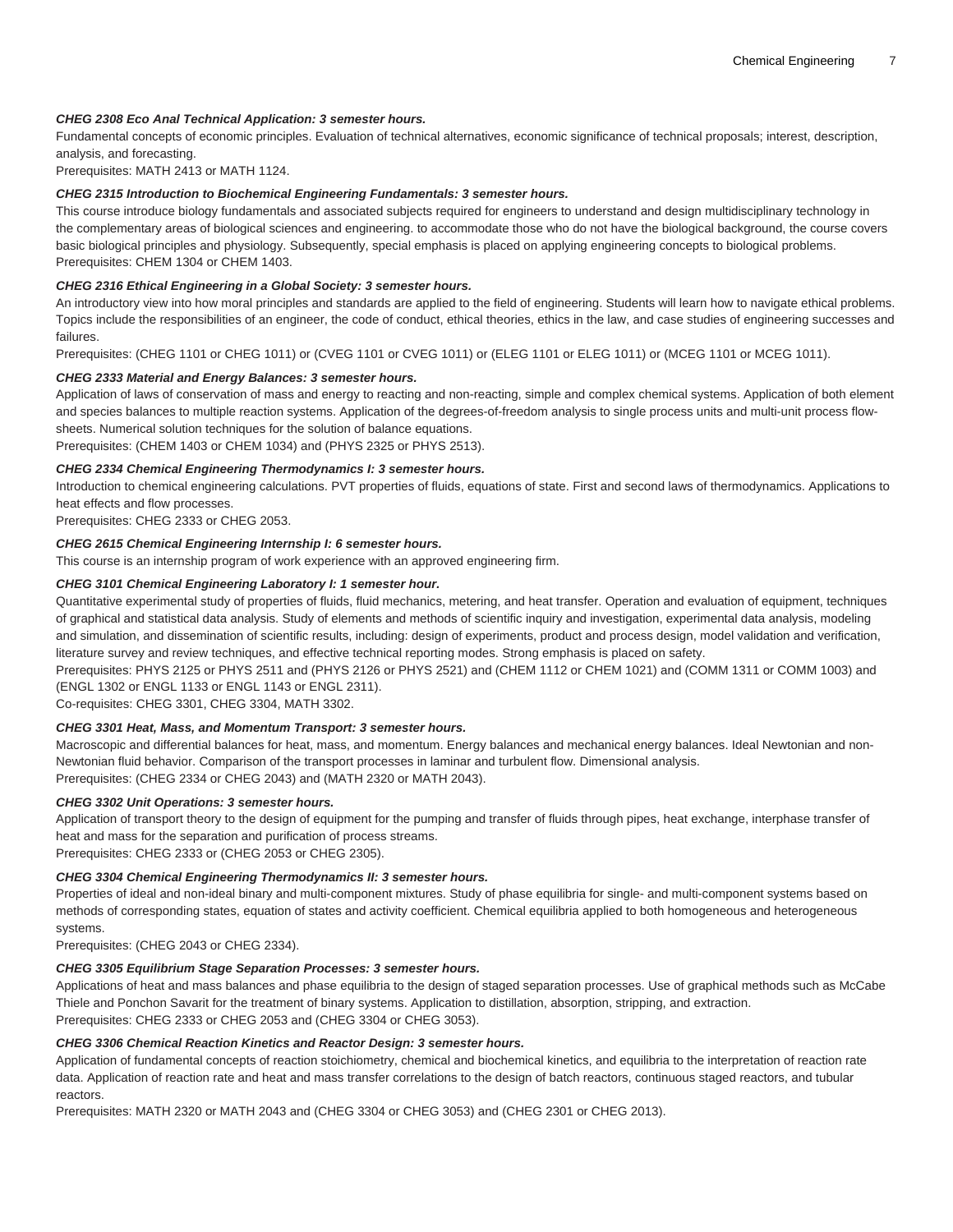#### **CHEG 3311 Introduction to Energy Systems: 3 semester hours.**

This course introduces fundamental physical and engineering principles associated with various energy systems. Basic energy concepts will be introduced describing the magnitudes and patterns of human energy needs. Historical evolution and present status of the conventional fossil and nuclear-fueled energy will be investigated along with others such as hydropower, biofuels, and the developing renewable energy systems. Prerequisites: ([MATH 2414](/search/?P=MATH%202414) or MATH 2024) and ([PHYS 2326](/search/?P=PHYS%202326) or PHYS 2523) and (([CHEM 1403](/search/?P=CHEM%201403) or CHEM 1034) or [\(CHEM 1304](/search/?P=CHEM%201304) or CHEM 1043)).

#### **CHEG 3312 Petroleum Engineering Fundamentals: 3 semester hours.**

This course consists of an overview of petroleum industry and petroleum engineering including nature of oil and gas reservoirs, petroleum exploration and drilling, formation evaluation, well completions and production, surface facilities, reservoir mechanics, and improved oil recovery.

#### **CHEG 3315 Introduction to Biotechnology: 3 semester hours.**

This course introduces students of chemical engineering, biological sciences, and chemistry to biological concepts and Nano scale considerations in engineering applications. It provides training for effective communication, hands-on skills, and analytical tools needed to pursue careers in biological/ biochemical, and biopharmaceutical process industries. Ties to relevant current research will be explored.

Prerequisites: [CHEM 1304](/search/?P=CHEM%201304) or CHEM 1043 or [CHEM 1403](/search/?P=CHEM%201403) or CHEM 1034 and ([CHEM 2303](/search/?P=CHEM%202303) or CHEM 2033).

#### **CHEG 3615 Chemical Engineering Internship II: 6 semester hours.**

This course is an internship program of work experience with an approved engineering firm.

#### **CHEG 4101 Chemical Engineering Laboratory II: 1 semester hour.**

Chemical engineering laboratory directed to separation processes such as gas absorption, fractional distillation, extraction, and drying. Study of reaction rates and equilibria in simple chemical systems. Emphasis is placed upon experimental data required for the scale-up to commercial scale equipment. Prerequisites: ([CHEG 3302](/search/?P=CHEG%203302) or CHEG 3023) and ([CHEG 3304](/search/?P=CHEG%203304) or CHEG 3053) and ([COMM 1311](/search/?P=COMM%201311) or COMM 1003 and [\(ENGL 1302](/search/?P=ENGL%201302) or ENGL 1133) or [ENGL 2311](/search/?P=ENGL%202311) or ENGL 1143) and [\(PHYS 2125](/search/?P=PHYS%202125) or PHYS 2511) and ([PHYS 2126](/search/?P=PHYS%202126) or PHYS 2521) and ([CHEM 1112](/search/?P=CHEM%201112) or CHEM 1021).

#### **CHEG 4104 Chemical Engineering Laboratory III: 1 semester hour.**

Chemical engineering laboratory with emphasis on reactive and control systems. Measurement of reaction conversion, determination of reaction order and rate in a tubular reactor. Analysis of the dynamic responses of stirred tanks in series. Experimental study of the use of analog and digital controller for heat exchanger and flow and level control systems.

Prerequisites: [CHEG 4303](/search/?P=CHEG%204303) or CHEG 4033 and [\(COMM 1311](/search/?P=COMM%201311) or COMM 1003 or SPCH 1003) and ([ENGL 1302](/search/?P=ENGL%201302) or ENGL 1133 or ENGL 1143 or [ENGL 2311\)](/search/?P=ENGL%202311) and ([PHYS 2125](/search/?P=PHYS%202125) or PHYS 2511) and [\(PHYS 2126](/search/?P=PHYS%202126) or PHYS 2521) and [\(CHEM 1112](/search/?P=CHEM%201112) or CHEM 1021).

#### **CHEG 4247 Senior Design and Professionalism -I: 2 semester hours.**

This is the first course of a two-semester capstone experience ([CHEG 4248](/search/?P=CHEG%204248) must immediately follow 4247 or sequence must restart with 4247) involving engineering design of an industrial or advanced team project. Elements of ethics and professionalism in engineering practice are integrated into the project experience. The project will include application of relevant engineering codes and standards, as well as realistic constraints. Design achievements are demonstrated with written reports, and oral presentation, and professional standards and ethics examinations. Prerequisites: ([CHEG 3301](/search/?P=CHEG%203301) or CHEG 3013) and (CHEG 3023 or [CHEG 3302\)](/search/?P=CHEG%203302) and (CHEG 3043 or [CHEG 3305](/search/?P=CHEG%203305)) and (CHEG 3063 or [CHEG 3306](/search/?P=CHEG%203306)).

#### **CHEG 4248 Senior Design and Professionalism - II: 2 semester hours.**

A continuation of [CHEG 4247](/search/?P=CHEG%204247) with required design modifications of the team projects necessary to produce a working prototype of the designs initiated in Senior Design and Professionalism I. Design project deliverables include an oral presentation, as well as a final written report. Professionalism education will, and a formal demonstration of prototype, or model, of the design. Elements of professionalism reinforce the importance of professional engineering ethics, corporate culture, life-long learning, and globalization.

Prerequisites: [CHEG 4247](/search/?P=CHEG%204247) or CHEG 4472.

#### **CHEG 4303 Process Dynamics and Control: 3 semester hours.**

Dynamic response and control of chemical process equipment such as reactors, heat exchangers, distillation columns. Use is made of fundamental techniques of servomechanism theory such as block diagrams, transfer functions, and frequency response; stability analysis and control loop design. Unsteady state modeling and computer simulation of simple control systems.

Prerequisites: ([CHEG 3306](/search/?P=CHEG%203306) or CHEG 3063) and ([MATH 4317](/search/?P=MATH%204317) or MATH 4173).

#### **CHEG 4304 Chemical Process Design and Analysis: 3 semester hours.**

Use of material and energy balance calculations, thermodynamics, transfer operations, reaction kinetics and process economics for the synthesis and analysis of chemical processing systems. Design alternatives are analyzed by the use of case studies, computerized flow sheet modeling and simulation, and optimization methods. Safety and design codes are emphasized.

Prerequisites: ([CHEG 3301](/search/?P=CHEG%203301) or CHEG 3013) and ([CHEG 3302](/search/?P=CHEG%203302) or CHEG 3023) and ([CHEG 3305](/search/?P=CHEG%203305) or CHEG 3043) and ([CHEG 3306](/search/?P=CHEG%203306) or CHEG 3063).

#### **CHEG 4310 Special Topics in Chemical Engineering: 3 semester hours.**

This course presents selected current and emerging topics in chemical engineering depending on need as determined by the department faculty.

#### **CHEG 4312 Process Safety Engineering Fundamentals: 3 semester hours.**

This course addresses aspects of chemical process safety and loss prevention, such as identification of potential hazards and hazardous conditions associated with processes and equipment involved in the chemical process industries. It includes methods of predicting the severity of the associated hazards and preventing, controlling or mitigating them. It emphasizes quantitative engineering analysis; techniques for performing process hazard analysis, risk assessment, and accident investigation are introduced.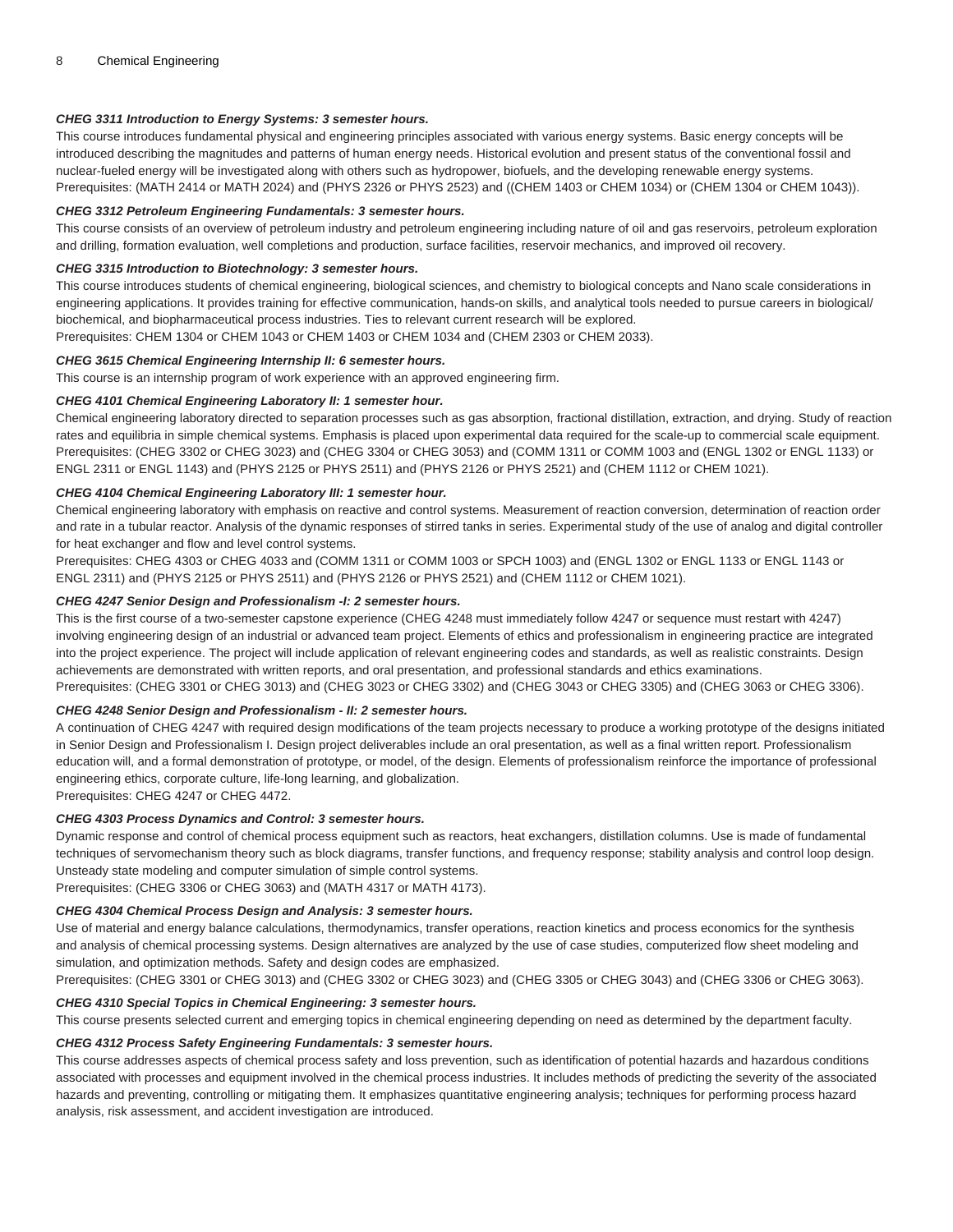#### **CHEG 4313 Process Modeling and Simulation: 3 semester hours.**

Construction and solution of mathematical models of process units and integrated systems for computer simulation. Both steady and dynamic models will be developed. Students will make use of one or more of the commercial flow sheet simulation programs for the analysis of specific systems.

#### **CHEG 4315 Bioengineering: 3 semester hours.**

Design and analysis of biochemical systems with applications in biomedical engineering and metabolic processes, enzyme catalyzed reactions and product separation, biomass production, and wastewater treatment. Emphasis is placed upon the application of biochemical systems structure, reaction kinetics, transport processes, and control in the design and use of biochemical reactors and separation units.

#### **CHEG 4318 Design of Process Engineering Systems: 3 semester hours.**

The course will stress the interdisciplinary nature of systems design and will include structural, hydraulic, process, utilities and control concepts. Development of one or more selected applications in optimal design of continuous and batch systems. Studies will involve the use of computer-aided design, cost estimation, engineering data bases, and project scheduling.

Prerequisites: [CHEG 3301](/search/?P=CHEG%203301) or CHEG 3013 and [\(CHEG 3302](/search/?P=CHEG%203302) or CHEG 3023) and [\(CHEG 3304](/search/?P=CHEG%203304) or CHEG 3053) and [\(CHEG 3306](/search/?P=CHEG%203306) or CHEG 3063).

#### **CHEG 4321 Nuclear Science Fundamentals: 3 semester hours.**

An interdisciplinary survey course introducing the basics of atomic and nuclear science, radiation physics and their relation to engineering problems and applications. Specific applications to nuclear materials, nuclear safety, nuclear forensics, radiation detection, radiation safety, and radiation effects on humans and technology. Technical background assumed is the standard physics, mathematics and chemistry required for an undergraduate engineering degree.

#### **CHEG 4322 Nuclear Forensic Analysis: 3 semester hours.**

The course introduces methods important to the investigation of nuclear materials to identify the source, trafficking mode, and level of enrichment of particular nuclear materials recovered from various sources such as dust at a nuclear facility locale, or post-nuclear explosion debris. Topics include radiochemistry review, nuclear applications for power and defense, contemporary issues in forensics and proliferation, methods for forensics analysis, and case studies.

#### **CHEG 4399 Independent Study: 1-3 semester hour.**

Readings, research and/or field work on selected topics. This course is intended as a curriculum supplement for highly motivated students with special areas of interest. An individualized course of study, planned by student and advisor, is executed under the direction of the advisor.

#### **CHEG 5301 Advanced Reaction Engineering: 3 semester hours.**

Rates and mechanisms of chemical reactions. Thermo and catalytic reactions both homogeneous and heterogeneous with applications. Applications to design of new materials.

#### **CHEG 5302 Microelectronics Materials: 3 semester hours.**

Heterogeneous chemical reactions. Chemical engineering aspects of materials fabrication and processing. CVD thin film deposition techniques. Preparation of superconducting powders. Composites. Modeling and practical applications.

#### **CHEG 5303 Environmental Processes: 3 semester hours.**

Fundamentals of environmental engineering, chemistry, physical-chemistry and transport properties. Energy and mass balances. Reactions and reactors. Biological processes. Bioremediation.

#### **CHEG 5304 Remediation Technologies: 3 semester hours.**

Fundamentals of environmental remediation. Physical-chemical processes. Bioremediation. Stabilization and solidification. Thermal methods. Site characterization. Risk assessment. Containment. Remedial Alternatives Applications to real contaminated sites.

#### **CHEG 5305 Chemical Engineering Thermodynamics: 3 semester hours.**

This is a survey course starting with a review of thermodynamic laws then proceeding to examine ways that thermodynamics apply to various systems from static to dynamic, inert to reactive, and ultimately from abiotic to living systems. The approach will be to engage in readings (articles, book chapters, media releases), viewings (lectures, photos, videos), discussion (face to face and web assisted), and project based design and evaluation activities.

#### **CHEG 5306 Transport Phenomena: 3 semester hours.**

Transport Phenomena provides a unified treatment of momentum, mass, and energy transport in chemical engineering problems. Vector and tensor notations and mathematics will be used in expressing equations of continuity, motion, energy. Further develops the foundations of transport phenomena to apply this knowledge to the solution of problems of interest to the engineer.

#### **CHEG 5311 Petroleum Engineering: 3 semester hours.**

This course examines the petroleum industry and petroleum engineering including nature of oil and gas reservoirs, petroleum exploration and drilling, formation evaluation, well completions and production, surface facilities, reservoir mechanics, and improved oil recovery.

#### **CHEG 5312 Process Safety Engineering: 3 semester hours.**

This course addresses multiple aspects of chemical process safety and loss prevention in chemical manufacturing. Includes methods of predicting severity of hazards and preventing/controlling/mitigating them. Emphasizes quantitative engineering analysis based on applications of engineering principles.

#### **CHEG 5321 Nuclear Science: 3 semester hours.**

The objective of this course is to explore the fundamental aspects of nuclear and radiochemistry, with emphasis on the determination of radioactive species and the application of nuclear processes, radioactive materials, and radiochemical techniques in major applications such as medicine, nuclear power, national defense, and threat reduction.